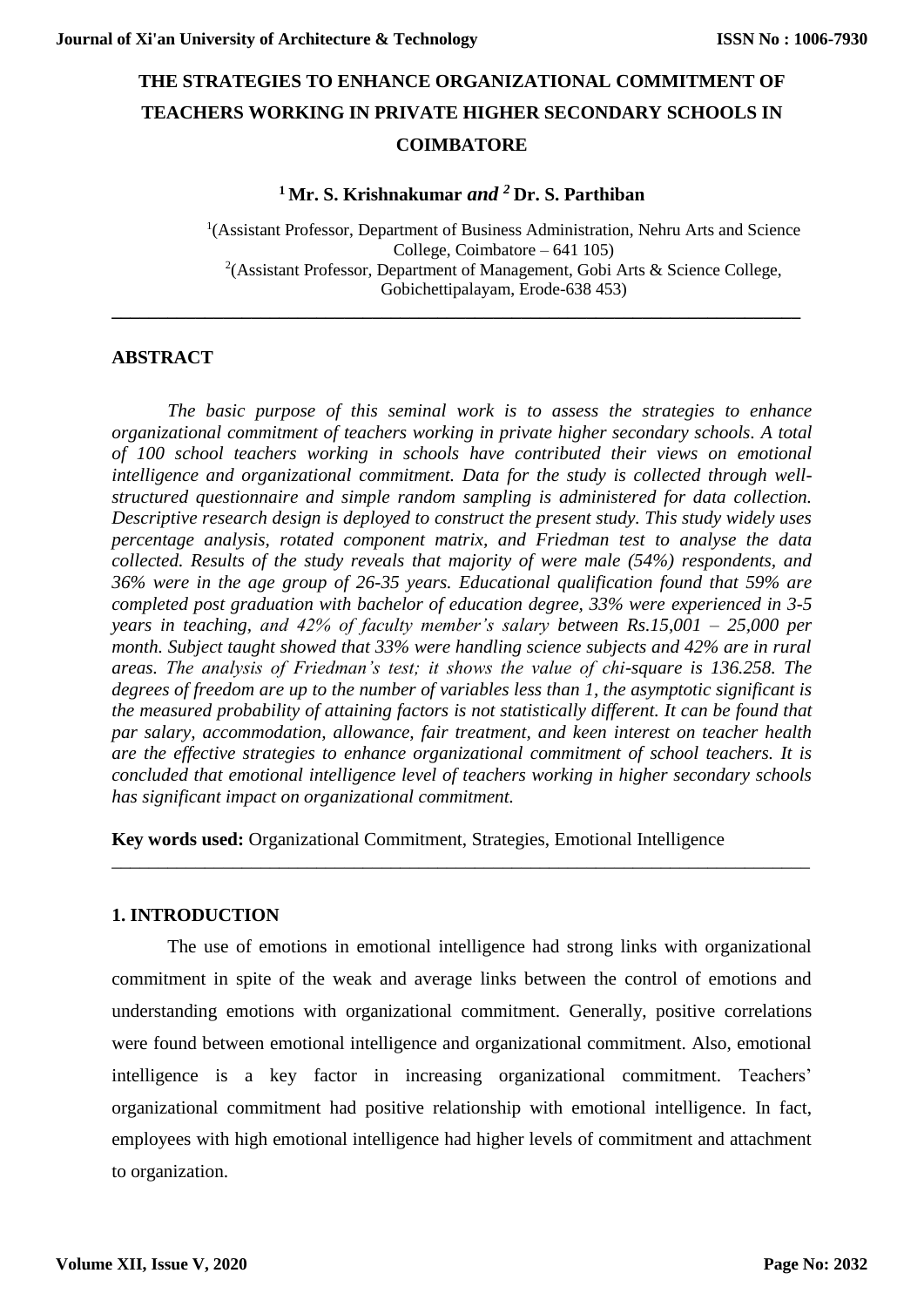## **2. STATEMENT OF THE PROBLEM**

Emotional intelligence has positive impact on various walks of an individual's life like home, school, and work as well as in the organization. successful managers and policy makers not only attracts, retain and motivate employees but also keep them involved in strategic and operational decision making by using their talent and intelligence aligning with the organization mission. Over the decades, the term emotional intelligence has emerged globally among the gurus of organizational behaviour and industrial psychologists and is given due recognition by the industry. It has become one of the popular topics of discussion for the researchers, scholars, academicians and corporate executives. Emotional intelligence predicts one's success in life at both professional and personal fronts. Emotional intelligence is considered as a competency that plays a significant role in helping the managers and employees to cope with the dynamic changes that takes place in the business surroundings. It improves managerial practices as well as helps in leadership development in global arena. Therefore, this study can be initiated to check the strategies to enhance organizational commitment of teachers working in private higher secondary schools.

#### **3. REVIEW OF LITERATURE**

Choong et al. (2011) has examined the association between intrinsic motivation and the organizational commitment of academicians in private universities. The findings made it clear that the intrinsic motivation is strongly correlated with components of the commitment such as, emotional, continuous and normative. In addition, the results also postulated that intrinsic motivation had significantly predicted the organization's commitment. It is recommended that heads, deans and human resources should give relevant training through training, workshops, seminars and conferences related to the field of activity. Apart from this, it is recommended to carry out socialization programs for new academics. It was concluded that institutions should further strengthen the intrinsic motivation of academicians. This will further strengthen the organizational commitment of academics and increase performance.

Hsu and Chen (2012) have carried out this seminal work to explore the motivation of teachers to pursue in-service education. This study also examined the relationship between job satisfaction and commitment, job satisfaction and the teacher's organizational commitment. The results revealed that extrinsic motivation, such as incentives, is the main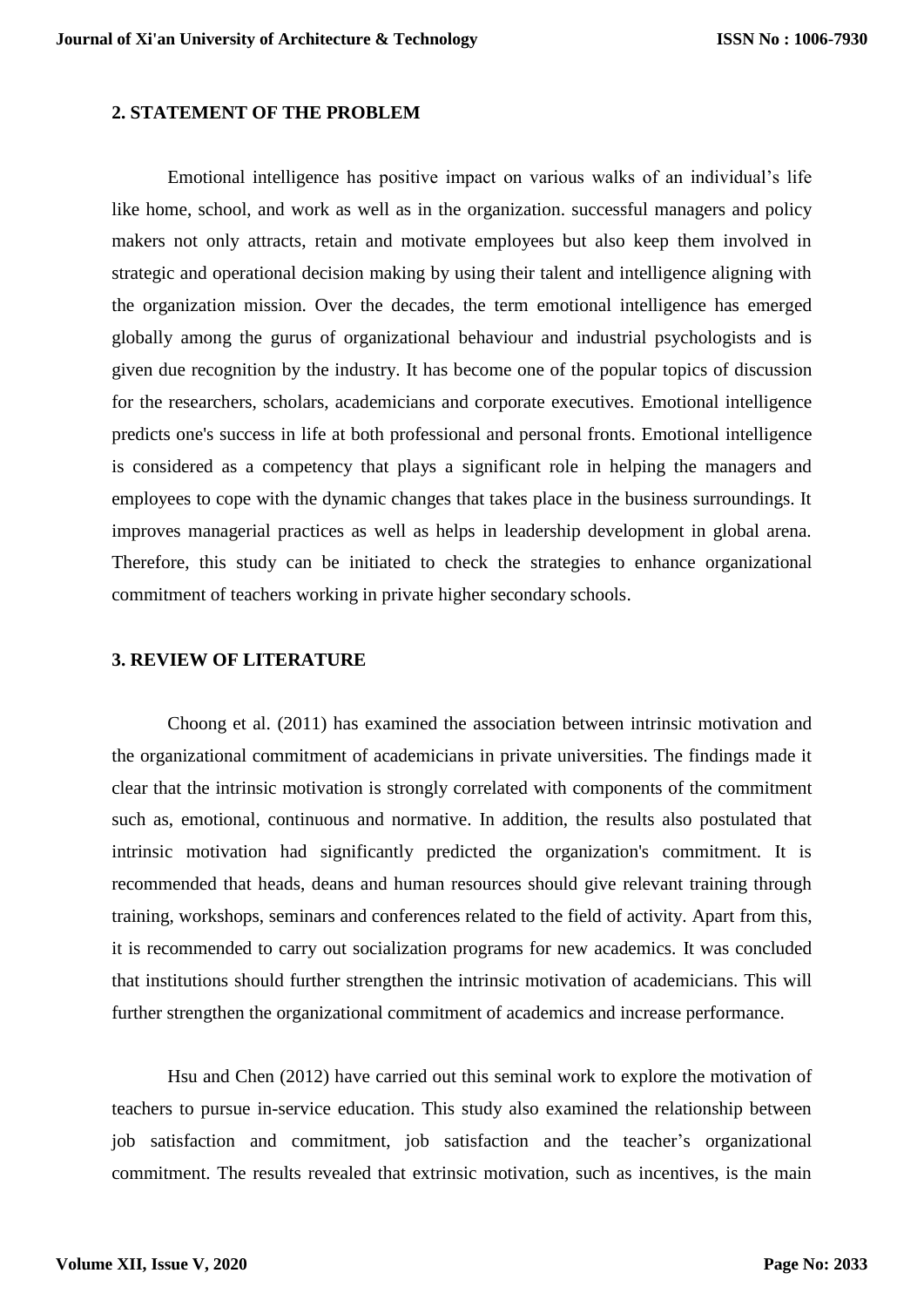factor that influences participation in education based on service. The study noted that the difference between the organization's commitments and continuing education in the service was not significant. In addition, this meant that their continuing education might not focus on improving organizational commitment. It was concluded that the faculty has a greater commitment to the organization and will be more satisfied with their work.

# **4. OBJECTIVES OF THE STUDY**

This study has been commenced with the objectives presented below:

1. To find out the appropriate strategies to enhance organizational commitment of teachers working in private higher secondary schools.

# **5. RESEARCH METHODOLOGY**

This study has been commenced with the motive to assess strategies to enhance organizational commitment of teachers working in private higher secondary schools. It is carried out by adopting descriptive research design. The target population for the study includes the teachers working in private higher secondary schools in Coimbatore city. Especially, the teachers handling classes for higher secondary is considered. Teachers with more than one year of experience and have relevant academic knowledge, scholastic skills and exposure are approached for collection of data.

The sample size consists of 100 teachers working in various private higher secondary schools and it ensures fullest participation. Questionnaire is administered as survey instrument to gather data from the school teachers. The survey instrument planned to collect respondent opinion with regard to emotional intelligence on organizational commitments. At the outset, the survey instrument was pre-tested with 20 teachers employed with various schools. As per the pre-test results, necessary updates and changes have been incorporated like; formation of wordings, changes in information content has been performed in the final questionnaire. The content validity of the survey instrument is verified with the human resource experts and professionals regarding emotional intelligence. The study has employed Friedman chi-square test for data analysis.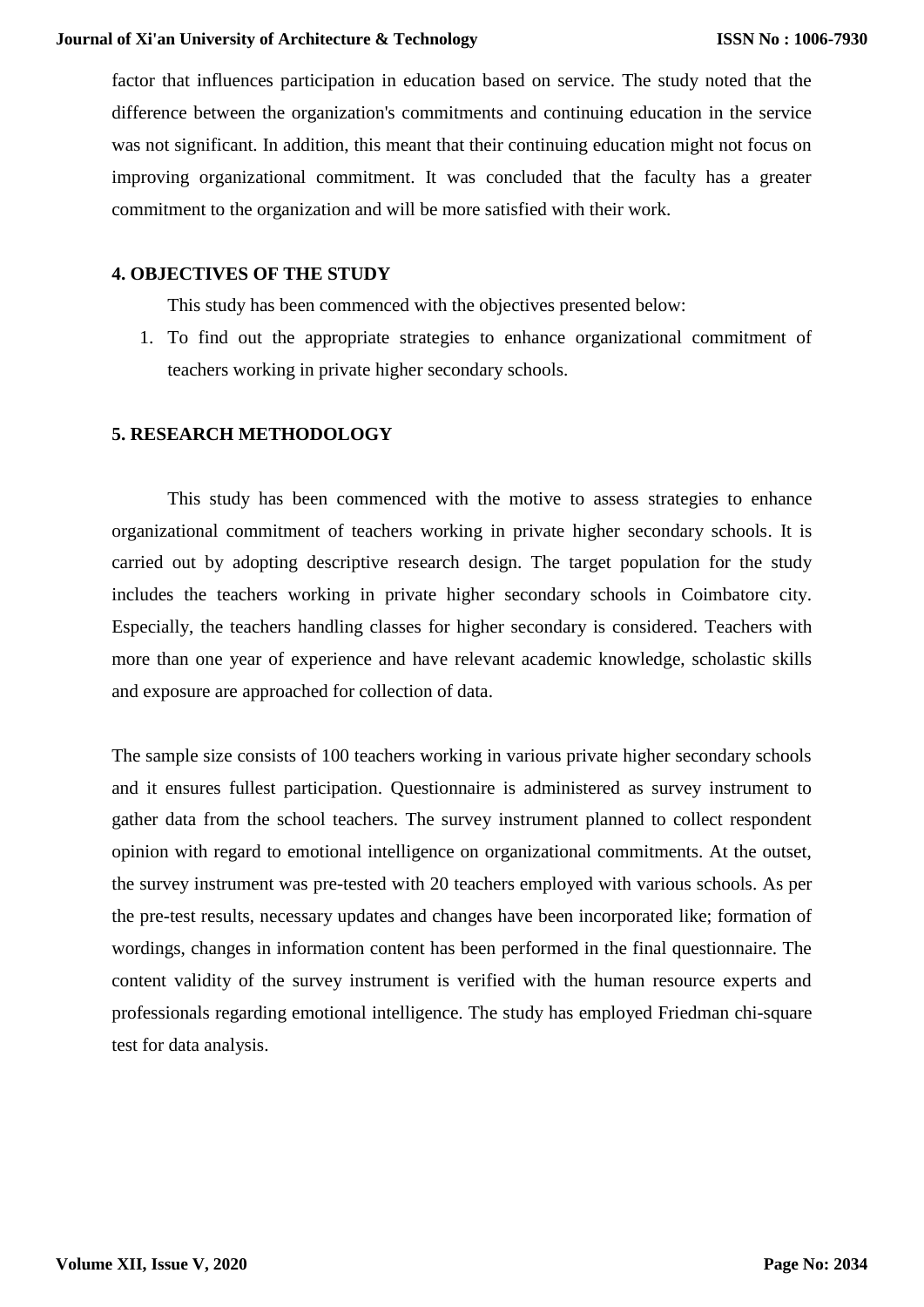# **6. RESULTS AND DISCUSSIONS**

# **6.1. Strategies to enhance Organizational Commitment**

Stress coping strategies should be required to enhance performance of women teachers. Women teachers are highly affected due to both academic and non-academic works. In order to assess the different strategies to cope stress, Friedman chi-square test has been administered. The null hypothesis states that the ranks of stress coping strategies are not different from its expected value. The results are provided in table-1.

| <b>Strategies to enhance OC</b> | N   | <b>Mean</b><br>Rank | <b>Mean</b><br><b>Score</b> | Std.<br><b>Deviation</b> | Chi-<br><b>Square</b>         |
|---------------------------------|-----|---------------------|-----------------------------|--------------------------|-------------------------------|
| At par salary                   |     | 10.94               | 3.235                       | 1.5753                   | 136.258<br>P value<br>$0.00*$ |
| High employee value             |     | 7.81                | 2.915                       | 1.2954                   |                               |
| Cash award and rewards          |     | 6.89                | 2.468                       | 1.6258                   |                               |
| Enough allowance                |     | 9.63                | 3.421                       | 1.2743                   |                               |
| Casual leave with salary        |     | 7.51                | 3.568                       | 1.5891                   |                               |
| Accommodation                   |     | 9.75                | 2.256                       | 1.2588                   |                               |
| Vacation leave                  |     | 5.83                | 2.613                       | 1.5589                   |                               |
| Better increment                | 100 | 6.86                | 3.325                       | 1.2789                   |                               |
| Permission for higher studies   |     | 7.67                | 3.124                       | 1.1773                   |                               |
| Recognitions for achievement    |     | 5.95                | 2.843                       | 1.5875                   |                               |
| Welfare facilities              |     | 6.73                | 3.249                       | 1.5851                   |                               |
| Fair treatment                  |     | 8.46                | 3.256                       | 1.3729                   |                               |
| Keen interest on teacher health |     | 8.33                | 3.247                       | 1.1756                   |                               |
| Impartiality in workplace       |     | 5.85                | 2.684                       | 1.2842                   |                               |
| Assistance for conferences      |     | 6.56                | 2.323                       | 1.5951                   |                               |

**Table-1: Descriptive Statistics** 

Table-1 exhibits the analysis of Friedman's test; it shows the value of chi-square is 136.258. The degrees of freedom are up to the number of variables less than 1, the asymptotic significant is the measured probability of attaining factors is not statistically different. Therefore, results of chi-square with 15 degrees of freedom are unexpectedly occurred by change. It could be evident that among the fifteen factors, at par salary (10.94) is ranked first; it is followed by accommodation (9.75), enough allowance (9.63), fair treatment (8.46), keen interest on teacher health (8.33), high employee value (7.81), permission for higher studies (7.67), and casual leave with salary (7.51) are ranked consequently from second to eighth respectively. Furthermore, cash award and rewards (6.89), better increment (6.86), welfare facilities (6.73), recognition for achievement (5.95), assistance for conferences (6.56), impartiality in workplace (5.85), and vacation leave (5.83) are ranked from ninth to fifteenth

**<sup>(</sup>Source: Primary data) \* Significant at 1% level**